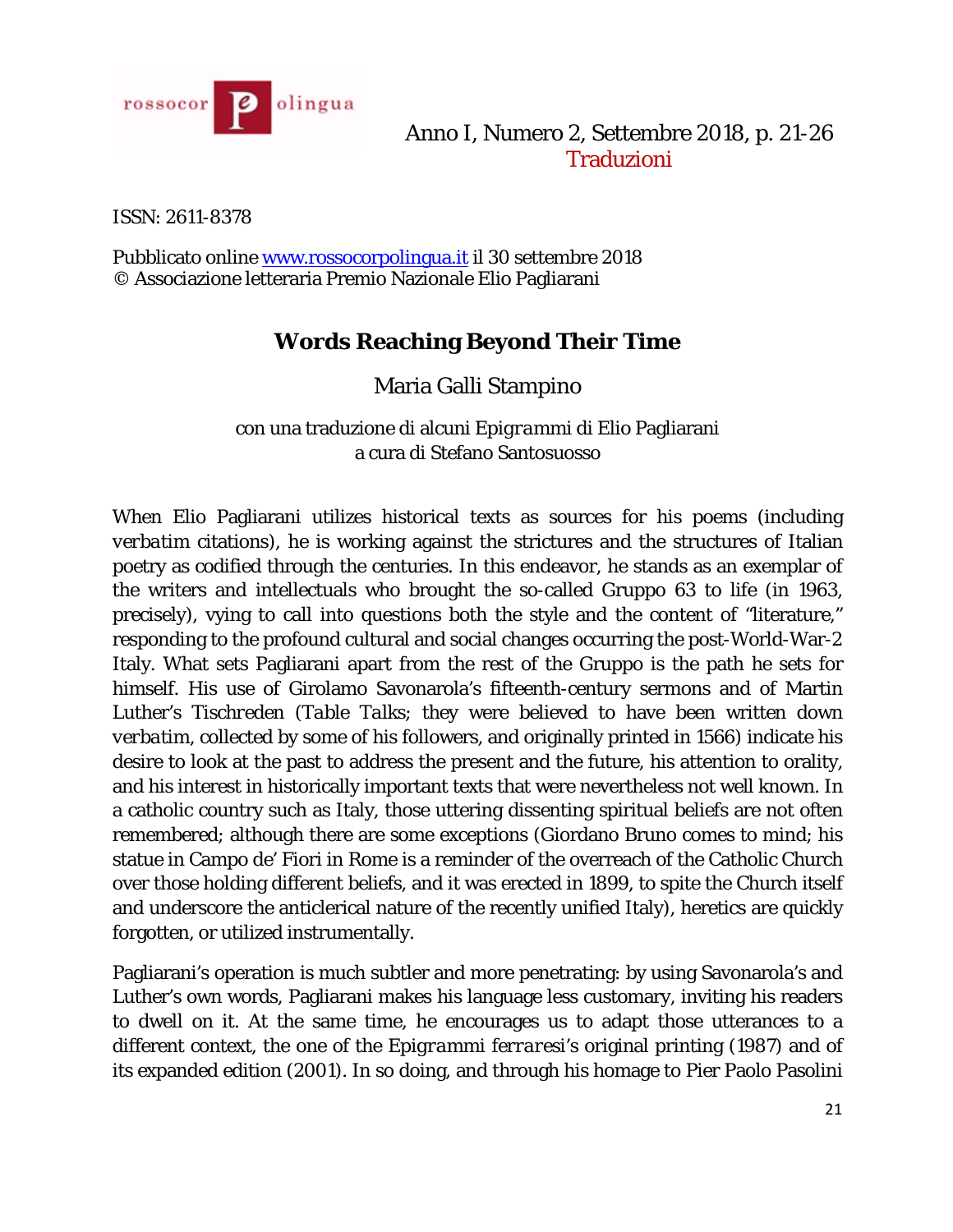(added in 2001), Pagliarani continues the work of the *neoavanguardia* by connecting the past to the present: how do we make sense of what is all around us and is seemingly impossible to understand and contextualize? Texts written at times of upheaval offer rich insights—but only if we are willing to pay attention to them, as a poet can. Savonarola's and Luther's fall in this category, one that Pagliarani connects to the late 1980s and the early 2000s.

Put otherwise, Pagliarani invites us to pay close attention to words, in their oddity and uniqueness, and in connection to their cultural, spiritual, and linguistic background. Consider Epigram IV:

*Fanciulli voi non avete fatto ogni cosa. Lavate via il resto tutta questa quaresima. Lavate via l'anatema: voi avete la maledizione in casa. (Hanno tanta roba che vi affogano dentro).*

*Children you haven't done everything. Wash away the rest of it all this Lent long Wash away the anathema: you have a curse on your house. (They have so much stuff that they drown in it).*

From its first word (*fanciulli*, children) the otherness of Pagliarani's language is undeniable, as he uses a poetic and obsolete term; yet the physicality of his subject matter emerges, though the anaphora of the command verb *lavate via* (wash away), itself juxtaposed to *anatema* (anathema), an abstract and striking term. Similarly, in closing, the parenthetical last line joins together the everyday (*roba*, stuff) and the highbrow (the pronoun *vi*, in it, is used far less often than its alternative form, *ci*); the anathema therefore is clarified: belongings have risen in importance, condemning those who seem innocent (*fanciulli*, children) but are in fact to purify themselves. The use of *quaresima* (Lent) and *maledizione* (curse) and the reference to the waters of baptism underscore the spiritual dimension, which clashes with and yet parallels the *roba* (stuff) that is condemning them.

In addition to the verbal and sematic levels, on the syntactical one, too, Pagliarani demands his readers' attention: he shifts from the second-person-plural apostrophe in his first line to the third-person-plural reference in the fourth. Thus, he goes from the authoritative position of a member of the same group as the *fanciulli* to that of outsider who keeps that group at a distance, creating a me (or us) vs. them detachment, which allows for the poetic voice to judge the others. The combination of these semantic and syntactical structures that Pagliarani puts in play create an insightful and productive tension: he is both part of and antagonistic to his contemporaries, as he cannot escape their presence (or company), wants to urge them to better themselves, and yet yearns to keep them at a distance and maintain his own integrity.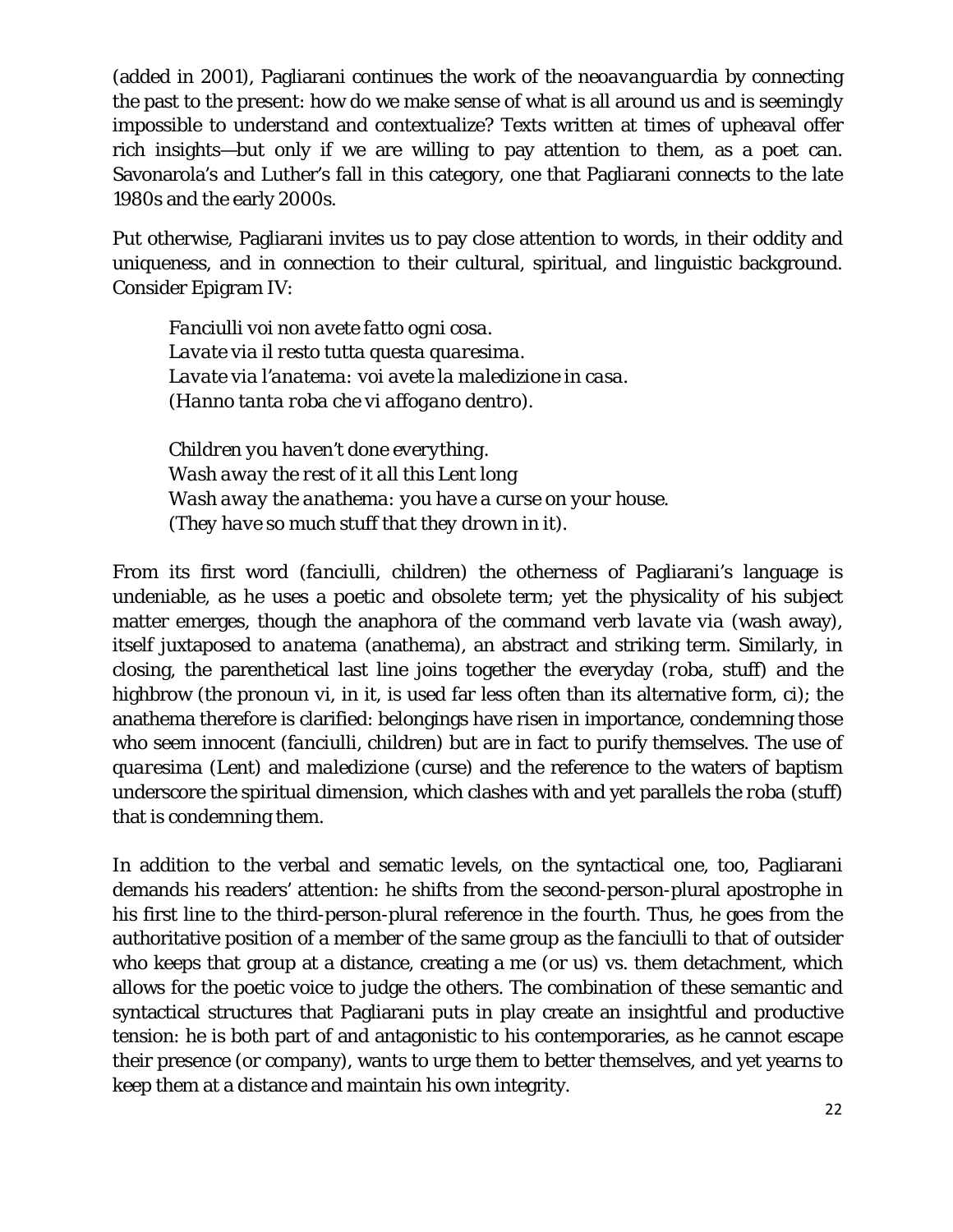Four lines, two historical texts, one astute reader wordsmith. Now, thanks to a gifted translator, these distinct poems can reach beyond its Italian-language readership, inviting the English-language one to reflection and contemplation.

# **Elio Pagliarani's Select** *Epigrams*

a cura di Stefano Santosuosso

The following excerpts accompanied by an English translation are included in Elio Pagliarani, *Epigrammi*. *Da Savonarola, Martin Lutero, eccetera* (Lecce: Manni, 2001). The translation of the entire volume with an introduction by myself and foreword by Maria Galli Stampino is forthcoming with the publishing house *Dei Merangoli* in December 2018.

> Epigrammi ferraresi Ferrara Epigrams

> > II

La profezia non è cosa naturale né procede da causa naturale; la immaginano molti sgorgata da disposizione individua con purga e salasso: quanto più un uomo ha purgato dai vizi volontà e affetto delle cose del mondo tanto meglio le cose future sa divinare.

Questo non è vero e mostrasi: perché la profezia è stata data ancora alli cattivi come fu Balaam huomo sceleratissimo.

Come è sera rompi il muro: non uscire dalla porta.

## II

Prophecy is neither a natural thing nor comes from natural causes; many people envisage it poured from individual disposition by purgative and bloodletting: the more a man has purged from vices will and affection for things in the world the better he is able to prophesy future things.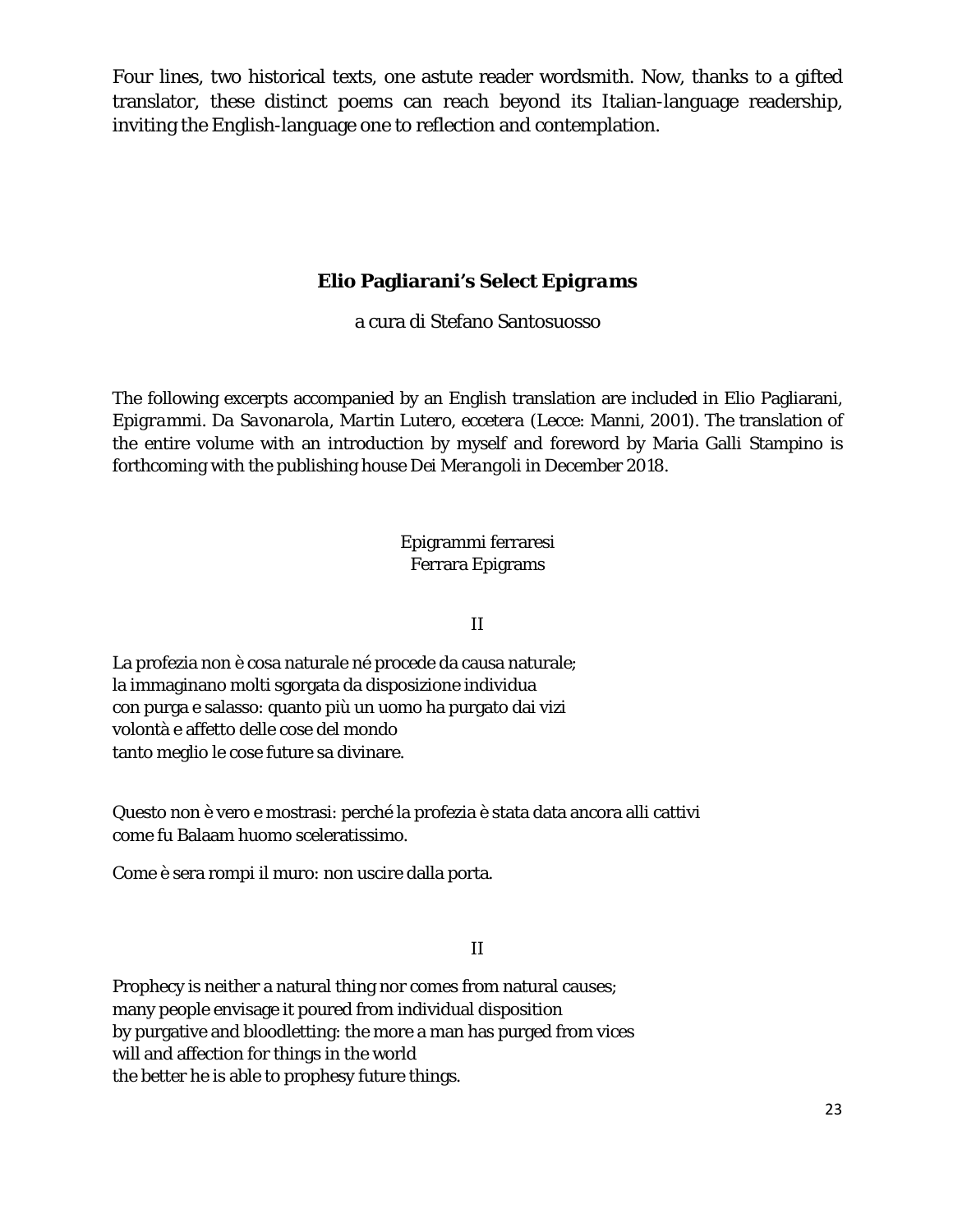This is not true and is demonstrable: because prophecy has been given again to the bad ones as was Balaam very wicked man.

When evening comes, break the wall: don't walk out the door.

V

Ma li miracoli terminano a cosa finita come è illuminare un cieco, che termina alla luce o resuscitare un morto, che termina alla vita.

V

But miracles terminate at thing done like it is either to light up a blind man, who ends up in light or to resuscitate a dead man, who ends up in life.

#### SETTE EPIGRAMMI DAI *DETTI CONVIVIALI* DI MARTIN LUTERO1

#### SEVEN EPIGRAMS FROM MARTIN LUTHER'S *TABLE TALK*<sup>2</sup>

5

Tommaso Muntzer3 disse che cacava addosso a quel Dio che non parlava con lui.

5

Thomas Müntzer4 said he shat on

l

<sup>1</sup> Il titolo originale in tedesco è *Tischreden Oder Colloquia Doct-Mart: Luthers*. Il volume è una collezione dei detti di Lutero compilati da Johannes Mathesius (Rochlitz, 24 giugno 1504-7 ottobre 1565) e pubblicati postumi per la prima volta venti anni dopo la morte di Lutero avvenuta nel 1546 (Eisleben: U. Gaubisch, 1566).

<sup>2</sup> The original title in German is *Tischreden Oder Colloquia Doct-Mart: Luthers*. The work is a collection of Luther's sayings compiled by Johannes Mathesius (Rochlitz, 24 June 1504–7 October 1565), and posthumously published for the first time twenty years after Luther's death in 1546 (Eisleben : U. Gaubisch, 1566).

<sup>&</sup>lt;sup>3</sup> Thomas Müntzer [\(Stolberg,](https://it.wikipedia.org/wiki/Stolberg_(Harz)) [1489](https://it.wikipedia.org/wiki/1489)[–Mühlhausen,](https://it.wikipedia.org/wiki/M%C3%BChlhausen/Th%C3%BCringen) [27 maggio](https://it.wikipedia.org/wiki/27_maggio) [1525\)](https://it.wikipedia.org/wiki/1525) è stato un predicatore e teologo tedesco, conosciuto per il suo disaccordo sia con Lutero sia con la Chiesa cattolica. Qualche tempo dopo, a capo dell'insurrezione dei contadini e plebei nel 1525, dopo la battaglia di Frankenhausen, fu catturato, torturato e condannato a morte.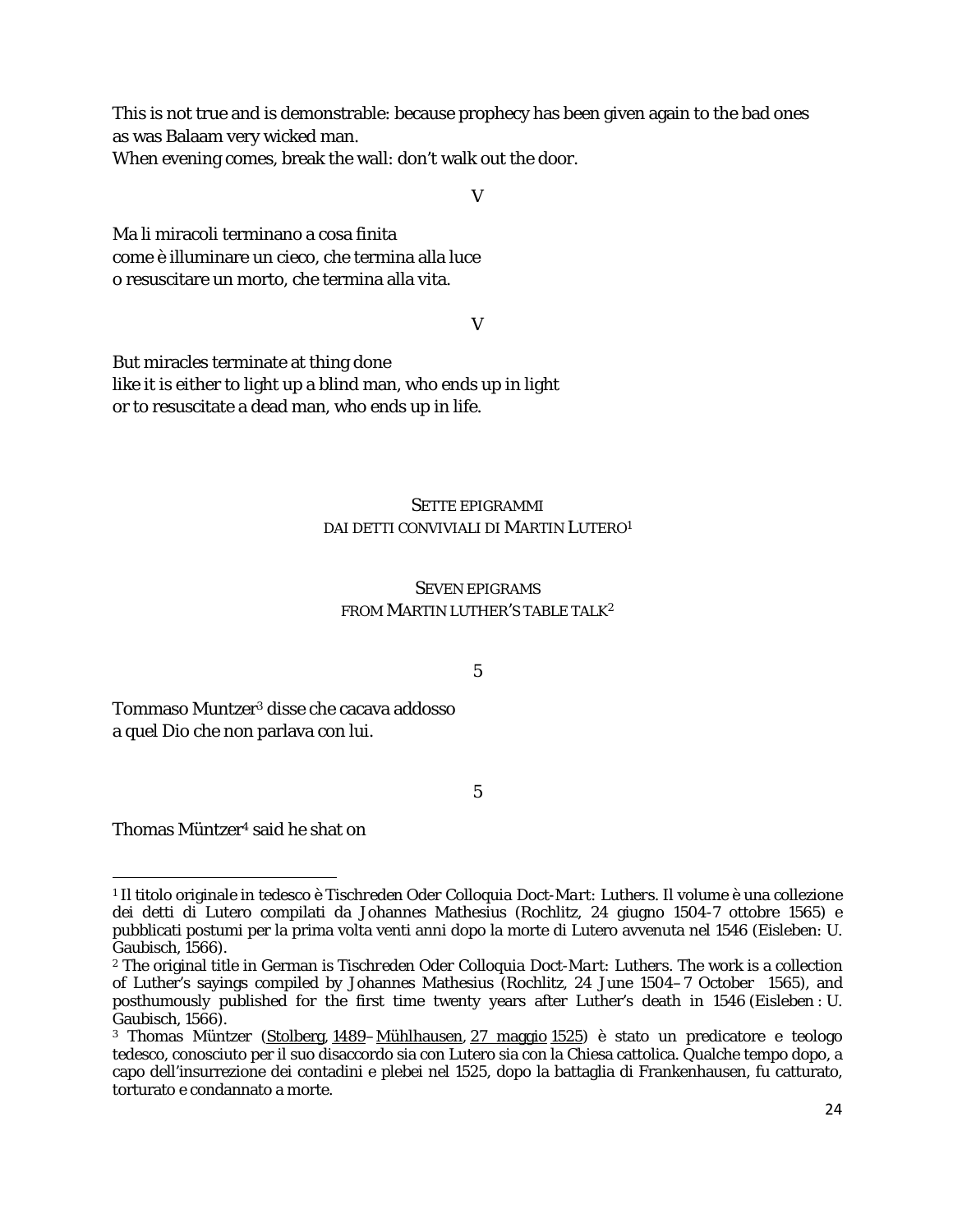that God who did not speak with him.

7

La carne è il mio peccato il mio demonio, lo affronto corpo a corpo leccami il culo gli dico, e gli piscio addosso.

7

The flesh is my sin my devil, I face him hand to hand lick my ass I tell him, and piss on him.

### E GLI ECCETERA DI UN CONTEMPORANEO

#### AND THE ET CETERA BY A CONTEMPORARY

V

Proseguono metodiche le operazioni di spegnimento. Giorno per giorno accumulo la mia porzione di cenere.

V

The switching off operations are proceeding methodically. Day-to-day I am hoarding my portion of ashes.

l

<sup>&</sup>lt;sup>4</sup> Thomas Müntzer [\(Stolberg,](https://it.wikipedia.org/wiki/Stolberg_(Harz)) [1489](https://it.wikipedia.org/wiki/1489)[–Mühlhausen,](https://it.wikipedia.org/wiki/M%C3%BChlhausen/Th%C3%BCringen) [27 maggio](https://it.wikipedia.org/wiki/27_maggio) [1525\)](https://it.wikipedia.org/wiki/1525) was a German preacher and theologian, known for his opposition to both Luther and the Catholic church. Later on he became the leader of the German peasant and plebeian uprising of 1525, he was, after the battle of Frankenhausen, tortured and executed.